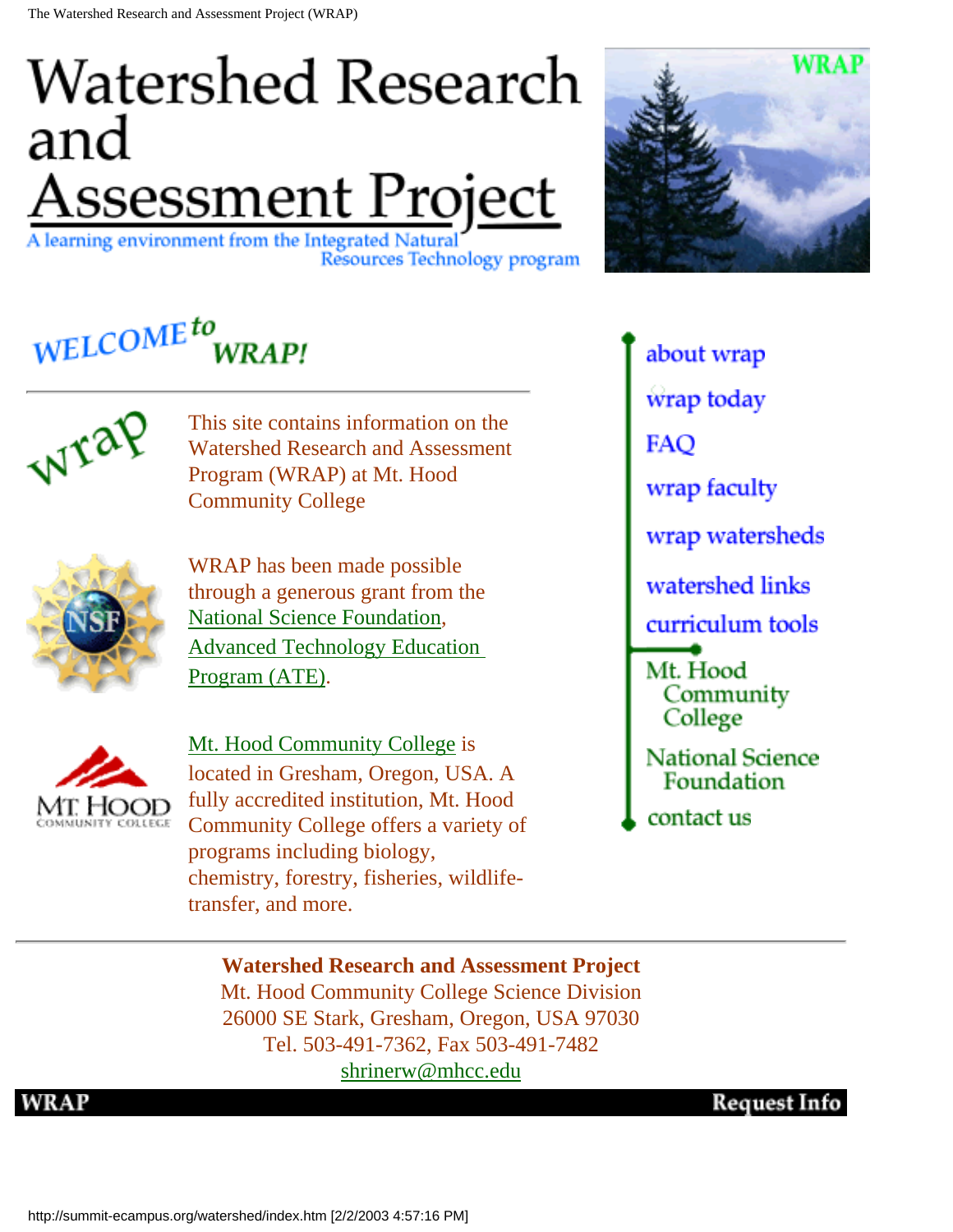Wycaz

# About WRAP

Mt. Hood Community College's Integrated Natural Resources Technology Program (INRT), with support from the National Science Foundation's (NSF) Advanced Technology Education (ATE) grant program, is implementing a watershed framework for technician education. Using a systems approach to natural resource information gathering and data analysis, students develop an integrated set of skills that are reinforced throughout the entire curriculum. The Watershed Research and Assessment Project (WRAP) adds a contextual framework to the existing curriculum by linking it physically with several small watersheds.

Tools for applying this approach to your curriculum can be obtained [here](#page-4-0).

- ❍ [Project Goal](#page-1-0)
- ❍ [Project Objectives](#page-1-1)
- ❍ [The Framework](#page-2-0)
- ❍ [Project Outcomes](#page-2-1)
- ❍ [Partners](#page-2-2)

#### <span id="page-1-0"></span>**Project Goal**

**The goal of the Watershed Research and Assessment Project is to provide students with a watershed learning environment in which to learn and apply natural resources technology.** Studying field techniques to assess and monitor watersheds within the context of a dedicated watershed will give students a better understanding of the complex interrelationships that exist in these systems, and better prepare them for technical positions supporting watershed management.

#### <span id="page-1-1"></span>**Project Objectives**

❍ Develop, implement and disseminate a methodology for establishing a watershed learning environment.

top

- ❍ Integrate the existing interdisciplinary natural resources curriculum into a watershed-based research and assessment project.
- ❍ Develop and disseminate support materials to enhance teaching and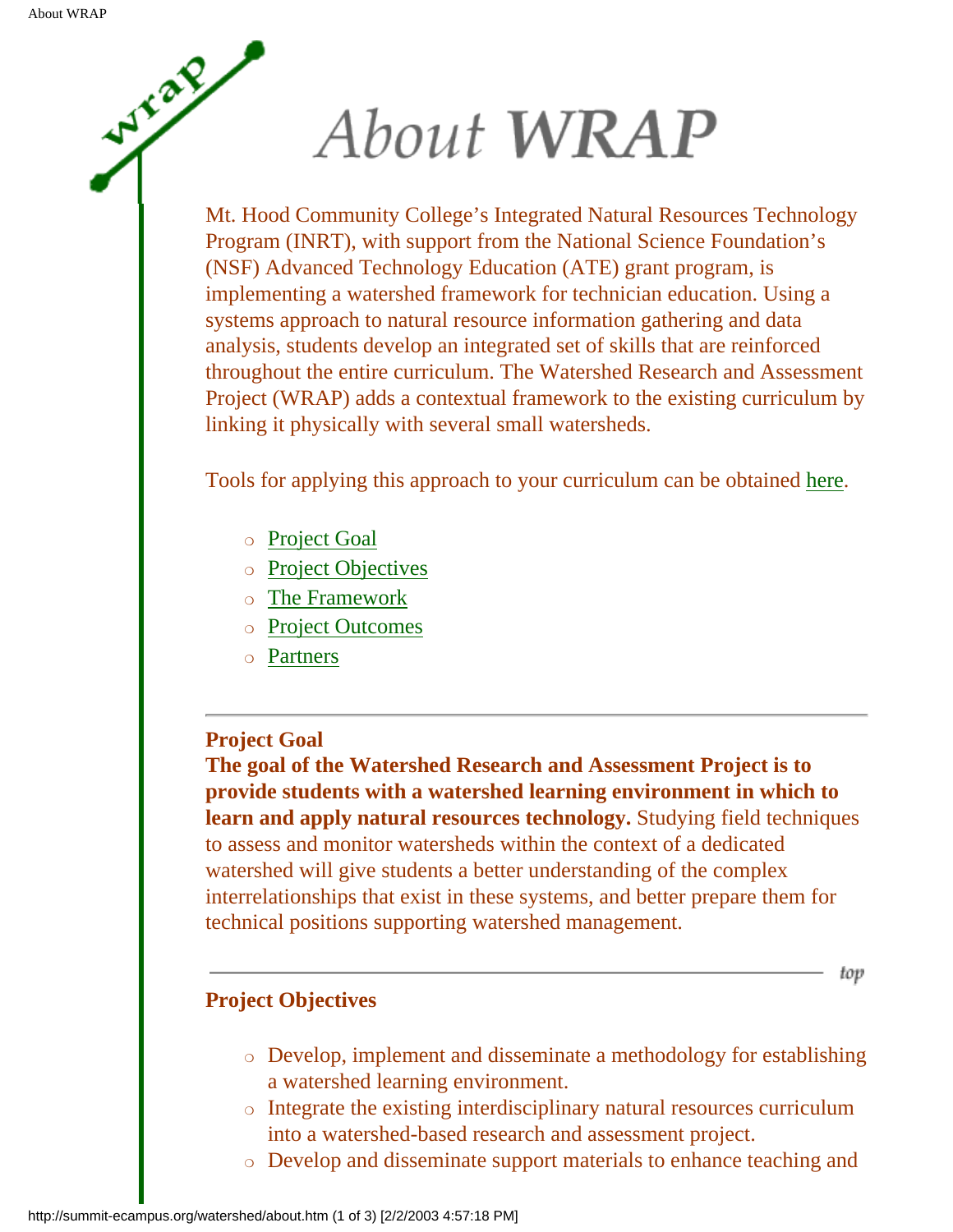#### <span id="page-2-0"></span>**The Watershed Framework**

- ❍ The designated watersheds represent a range of landscape conditions:
	- a forested watershed containing a large state park and significant commercial forest land;
	- a watershed in the urban/rural interface dominated by development and agriculture; and
	- an urban watershed with a highly disturbed and developed landscape.
- ❍ Students visit, measure and assess a wide range of site conditions and land uses. They study a variety of land management practices from commercial timber management and riparian protection to invasive species removal and wetlands restoration.
- ❍ The watersheds are visited repeatedly over a student's two-year program, allowing study of changes over time and scale on individual sites such as forest stands and over larger landscape features such as watersheds.

#### <span id="page-2-1"></span>**WRAP Project Outcomes**

- ❍ Versatile students who understand the interconnectedness of the landscape and can apply their interdisciplinary skills and knowledge to support ecosystem management.
- ❍ A model watershed program that can be replicated by community colleges throughout the country.
- ❍ Increased employment opportunities for students through servicelearning relationships with their communities.
- ❍ Enhanced connections between community colleges and their communities by creating opportunities for collaboration on mutual projects.

top

top

#### <span id="page-2-2"></span>**Our Partners**

The college community:

- ❍ Forest Resources Technology Program
- ❍ Fisheries Technology Program
- ❍ Engineering Technology Program
- ❍ Cooperative Association of States for Scholarship-international program
- ❍ Project YESS-Youth Employability Support Services

In the larger community through activities such as cooperative work experiences, field projects and outreach with high schools (partial list):

- ❍ Shasta Community College
- ❍ Portland State University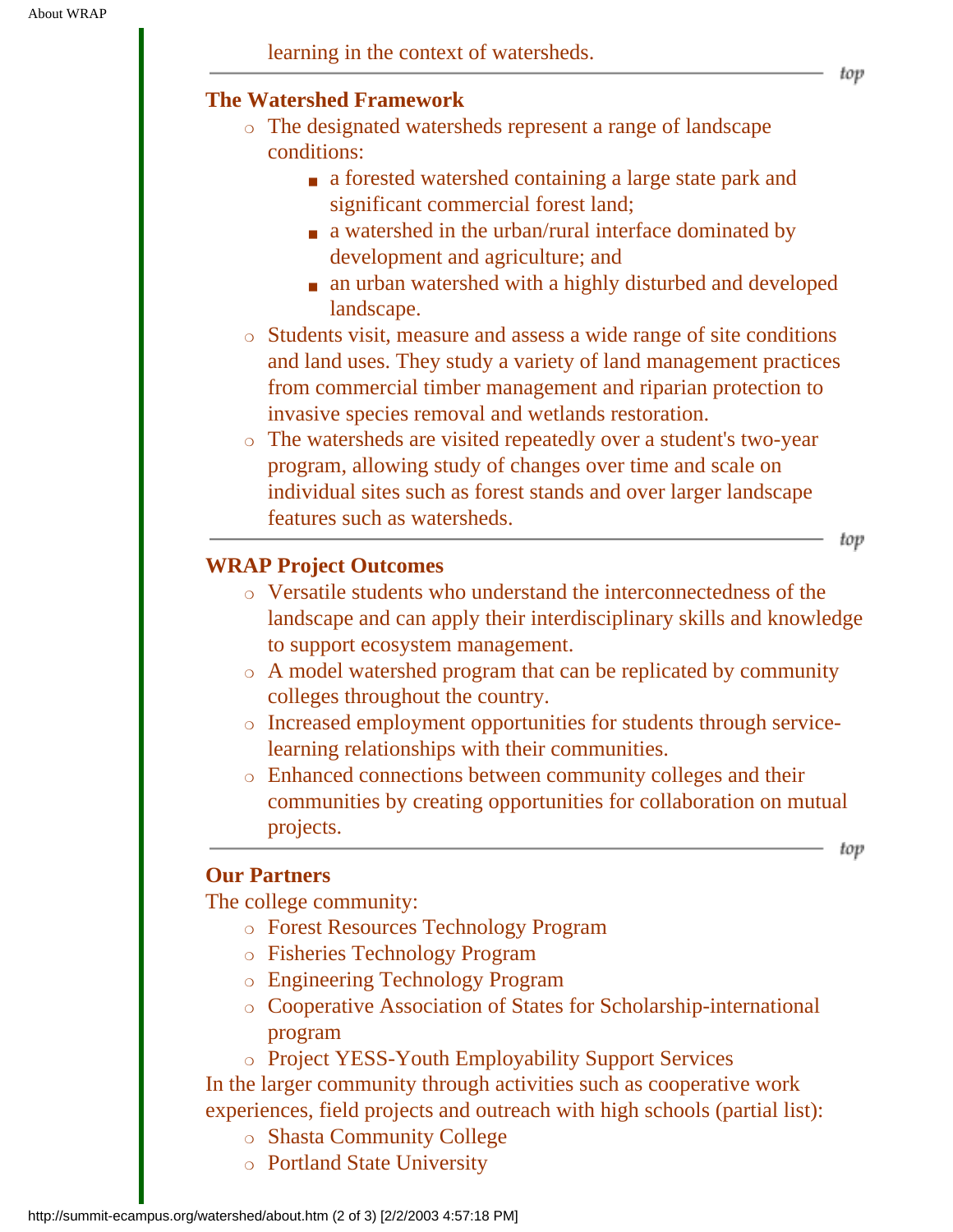- ❍ Port of Portland, Oregon
- ❍ City of Portland, Bureau of Environmental Services
- ❍ METRO Regional Parks and Greenspaces
- ❍ US Forest Service, Mt Hood National Forest
- ❍ Sandy High School
- ❍ Centennial High School
- ❍ Reynolds High School
- ❍ Owen Sabin Skills Center
- ❍ Madison High School, Academy of Sciences and Natural Resources

top

**WRAP**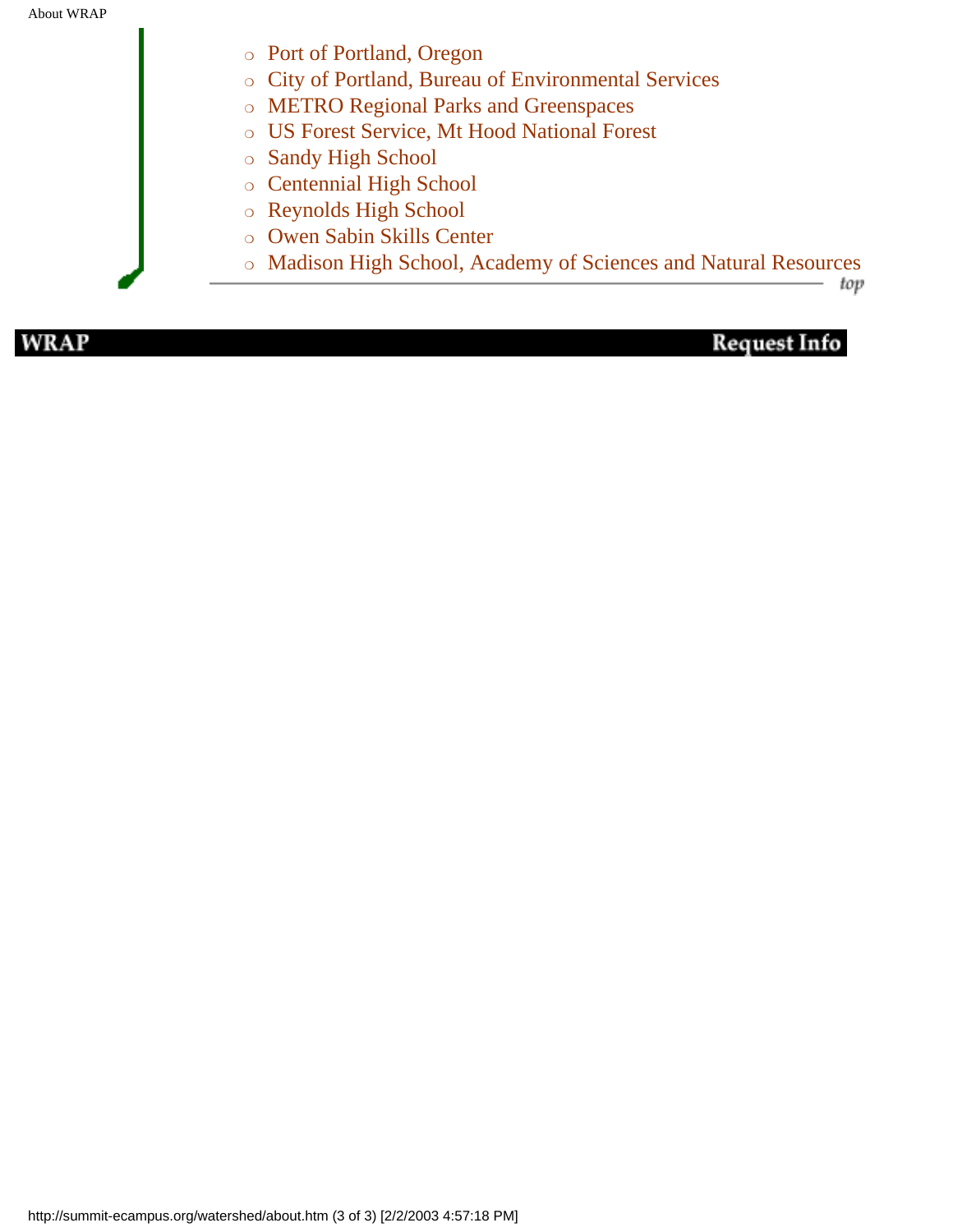<span id="page-4-0"></span>Wylan

# Curriculum Tools

The WRAP team has developed and is continuing to develop tools that we hope you will find useful as you search for ways to improve your own curriculum. Although our tools have been built in the context of a watershed learning environment, many of them can be applied to curriculum development in a wide-variety of disciplines. To make the tools as adaptable as possible, we have tried to create generic templates for many of the products we have produced.

If you have trouble downloading any of the tools, please [contact us](http://summit-ecampus.org/watershed/contact.htm) for additional help.

#### **Tools in Watershed Context <b>Generic Templates**

Watershed matrix Site Choice Matrix Key Skills - Integration Integration Integration Template Key Skills - Strands Synthesis Module - Synthesis Module - Birds in Forested Landscapes Synthesis Module - Student Assessment Rubric *More tools coming soon!*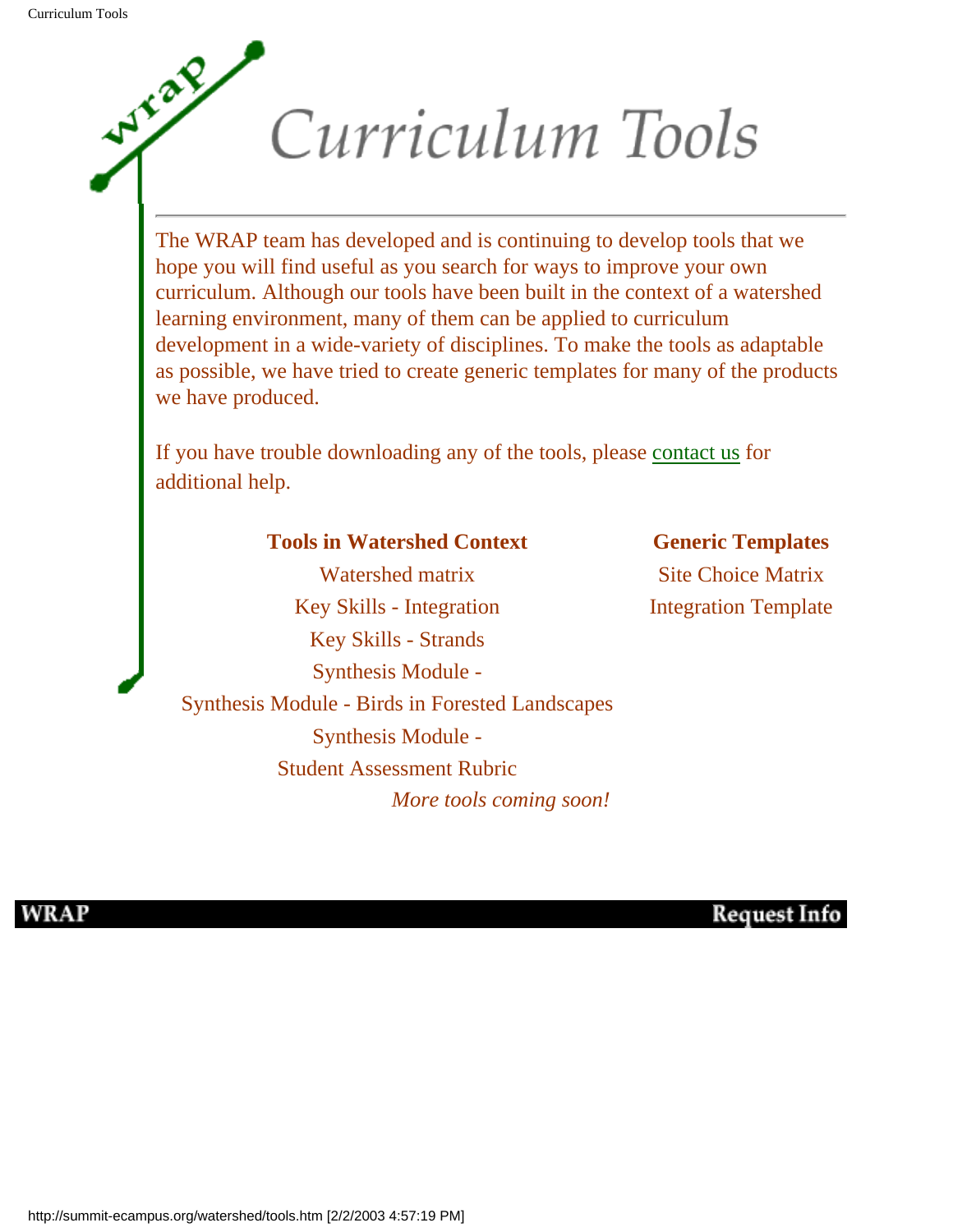WYL and

# **WRAP** Projects

#### **WRAP Team visits NSF**

Principal investigators Kate Holleran and Walter Shriner, along with WRAP students Serena Helvey and Brad Nikko, are attending the NSF-ATE principal investigators [conference](http://www.aacc.nche.edu/Content/NavigationMenu/ResourceCenter/Projects_Partnerships/Current/AdvancedTechnologicalEducation/2002_ATE_Conference.htm) in Washington, DC on October 24th-26th. Stay tuned for photo update.

#### **Phase Two – underway**

- Away-team visit to Shasta Community College to assist in development of a new integrated natural resource curriculum.
- WRAP faculty are implementing the integrated curriculum within the designated watersheds.
- Students are experiencing the interconnectedness and complexity of an ecosystem by studying within the context of that complex ecosystem.
- Faculty are continuing their collaboration with other community colleges and local high schools.

#### **Phase Three – upcoming**

- Completion of curriculum tools
- Away-team visit to your program! Contact us if interested.

#### **Phase One – completed**

- Summer Workshop to develop watershed selection criteria and to identify appropriate watersheds.
- GAP analysis with local agencies to identify needed additions to curriculum.
- Development of initial WRAP exercises and "beta testing"
- Development of assessment rubrics for evaluating success of WRAP activities.
- Initial entry onto the Internet with the beta version of the WRAP web site.

**WRAP**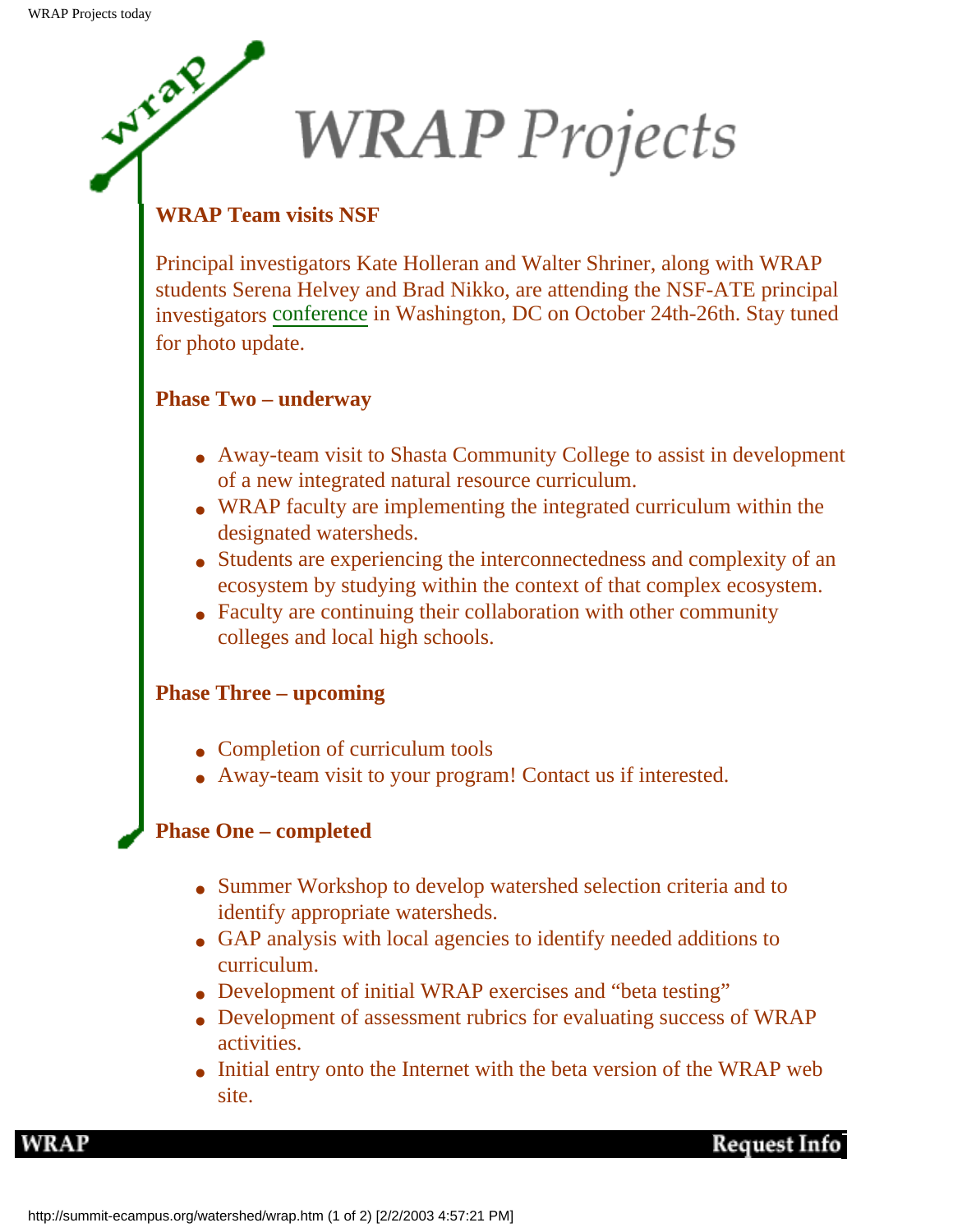

#### What is WRAP?

WRAP stands for Watershed Research and Assessment Project. Mt. Hood Community College received a three year grant from the National Science Foundation (NSF) to develop a "watershed learning environment for the Integrated Natural Resources Technology Program". This project is designed to add a contextual framework to the eisting curriculum by integrating it physically into several small watersheds.

#### What is the WRAP website?

The WRAP website, when complete, will offer users the chance to download resources for curriculum development, instructor modules, as well as data for in-class analysis. The WRAP site will also form a valuable resource for the discussion of watershed issues, and it will include links to regional and national watershed databases.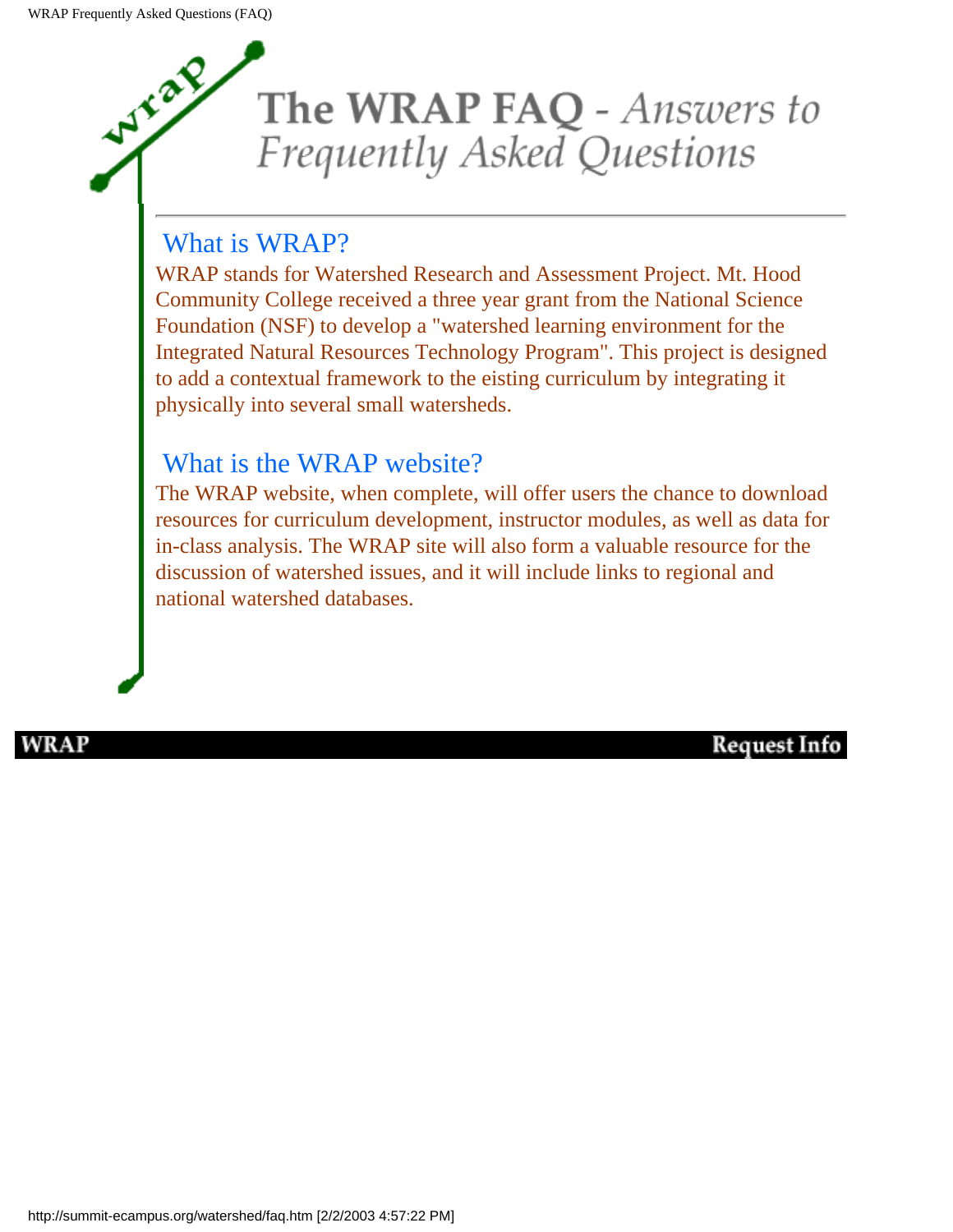## **WYCAR Faculty and Participants**

#### **Principal Investigators**

[Kate Holleran,](mailto:hollerak@mhcc.edu) Project Director and Integrated Natural Resources Technology Program Director [Walter Shriner,](mailto:shrinerw@mhcc.edu) Ph.D., Co-PI and Instructor of Ecology and Wildlife **Biology** [Joan Caldwell,](mailto:caldwel@mhcc.edu) Co-PI and Forest Resources Technology Program **Director** 

#### **Participants**

[Marty Mitchell](mailto:marty.mitchell@clearwaterwest.com), Writer and Instructor of Watershed Resources [Michael Russell,](mailto:russellm@mhcc.edu) Ph.D., Webmaster and Instructor of Chemistry [Beth Pitonzo,](mailto:pitonzob@mhcc.edu) Ph.D., Dean of Science

Our thanks to [Andrew Jackman](mailto:Andrew.Jackman@omsi.edu), Ph.D., original Principal Investigator and current Vice President of Education, [Oregon Museum of Science and Industry](http://www.omsi.org/), and to [Joe Dunlap](mailto:joe.dunlap@cptc.edu), former Dean of Science and now Vice President of Instruction, [Clover Park Technical College](http://www.cptc.edu/)

WRAP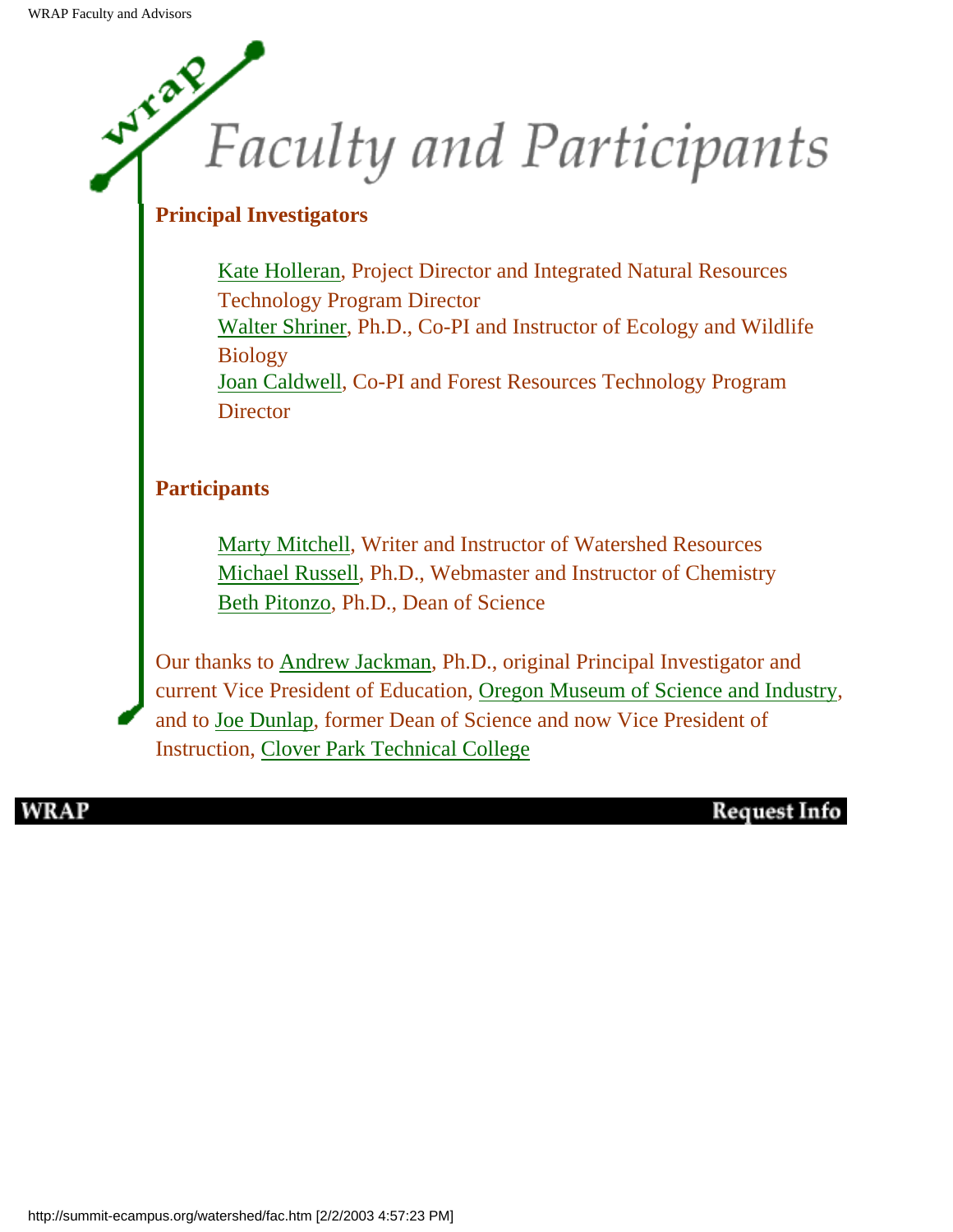Wylaz

## The **WRAP Watersheds**

#### Fairview Creek



Fairview Creek is an urban watershed with extensive disturbance and development. It exemplifies the many challenges addressed by natural resource managers in urban areas.

#### Beaver Creek

Located within the urban/rural interface, Beaver Creek Watershed includes the MHCC campus, urban development and large tracks of agricultural lands.



#### Latourell Creek



Latourell Creek is a forested watershed containing a large state park and significant forest land.



**WRAP**